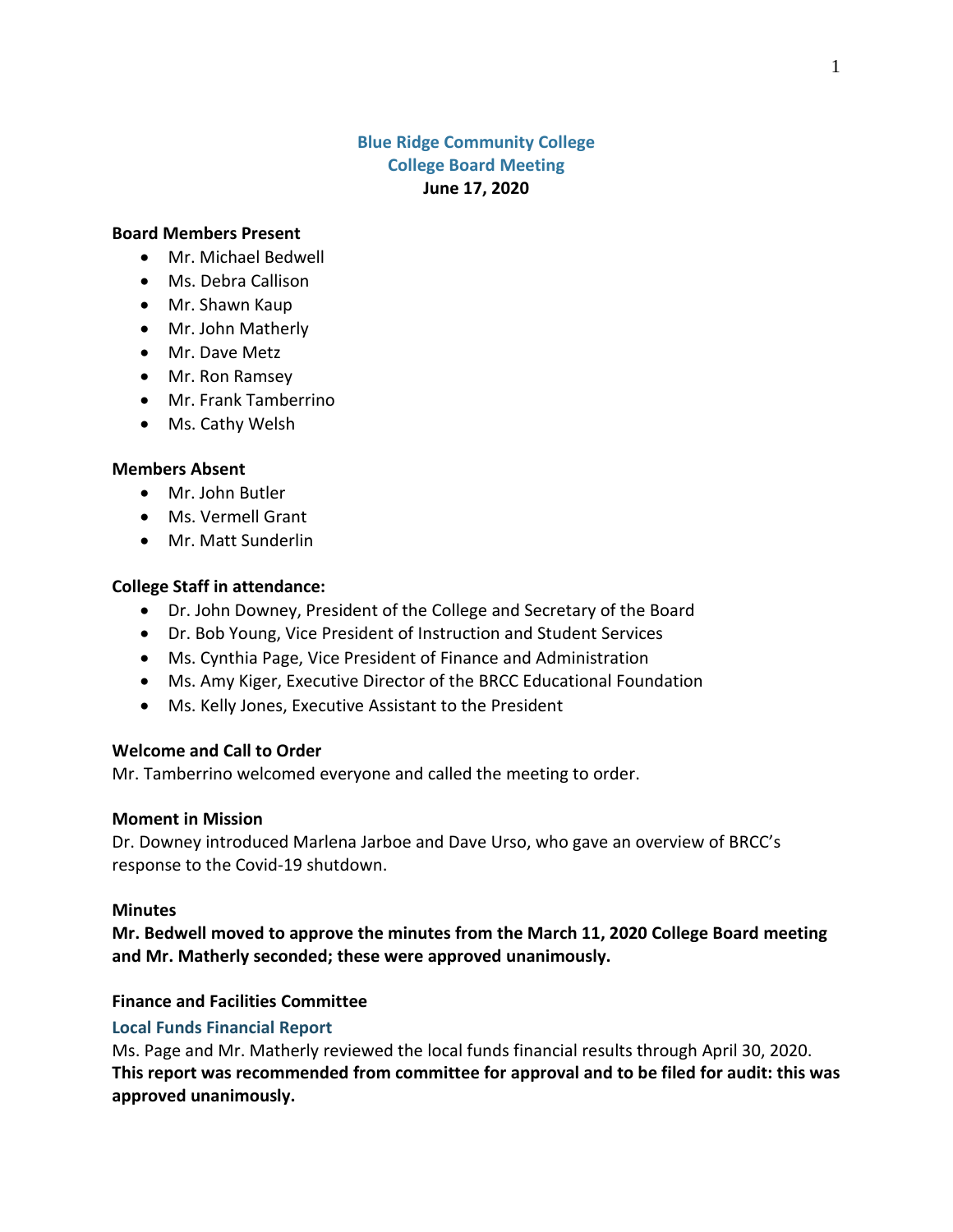Ms. Page reviewed the Facilities Use procedure with the edits that had been recommended by the Finance and Facilities Committee in March, noting the Committee had recommended one additional small change today. **This was recommended from committee for approval as amended; this was approved unanimously.**

Ms. Page reviewed the local government contributions with projections for the rest of the 2019-2020 fiscal year and the projected budget for 2020-2021. **This was recommended from committee for approval and to be filed for audit; this was approved unanimously.**

Ms. Page reviewed the 2020 Auxiliary Parking plan; **this was recommended from committee for approval; this was approved unanimously.**

Ms. Page reviewed the updated BRCC Emergency Operations Plan; **this was recommended from committee for approval; this was approved unanimously.**

Ms. Page distributed and reviewed a VCCS Contagious Disease procedure that was received from the VCCS earlier today. **This was recommended from committee for approval; this was approved unanimously.**

# **Curriculum and Student Affairs Committee**

Dr. Young and Mr. Bedwell reported for the committee.

# **ACTION ITEMS**

- 1. New Programs
	- **a.** New CSC in Certified Nurse Aide Bridge-**This was recommended from committee for approval; this was approved unanimously.**
	- **b.** New CSC in Advanced Veterinary Assistant- **This was recommended from committee for approval; this was approved unanimously.**
	- c. New CSC in Digital Design and Graphics- **This was recommended from committee for approval; this was approved unanimously.**
- **2.** Approve Curriculum Advisory Committee memberships for 2020-2021-**This was recommended from committee with a few changes for approval; this was approved unanimously as amended.**

# **CONSENT AGENDA**

- **1.** Course Revisions-**All items on the Consent Agenda were recommended from committee for approval; they were approved unanimously.**
	- a. Add ADJ 154 Intelligence and Technology Analysis as an elective for the Administration of Justice programs.
	- b. Revise pre-requisites and course descriptions for CHM 111 and CHM 112 to align with guidance from VCCS.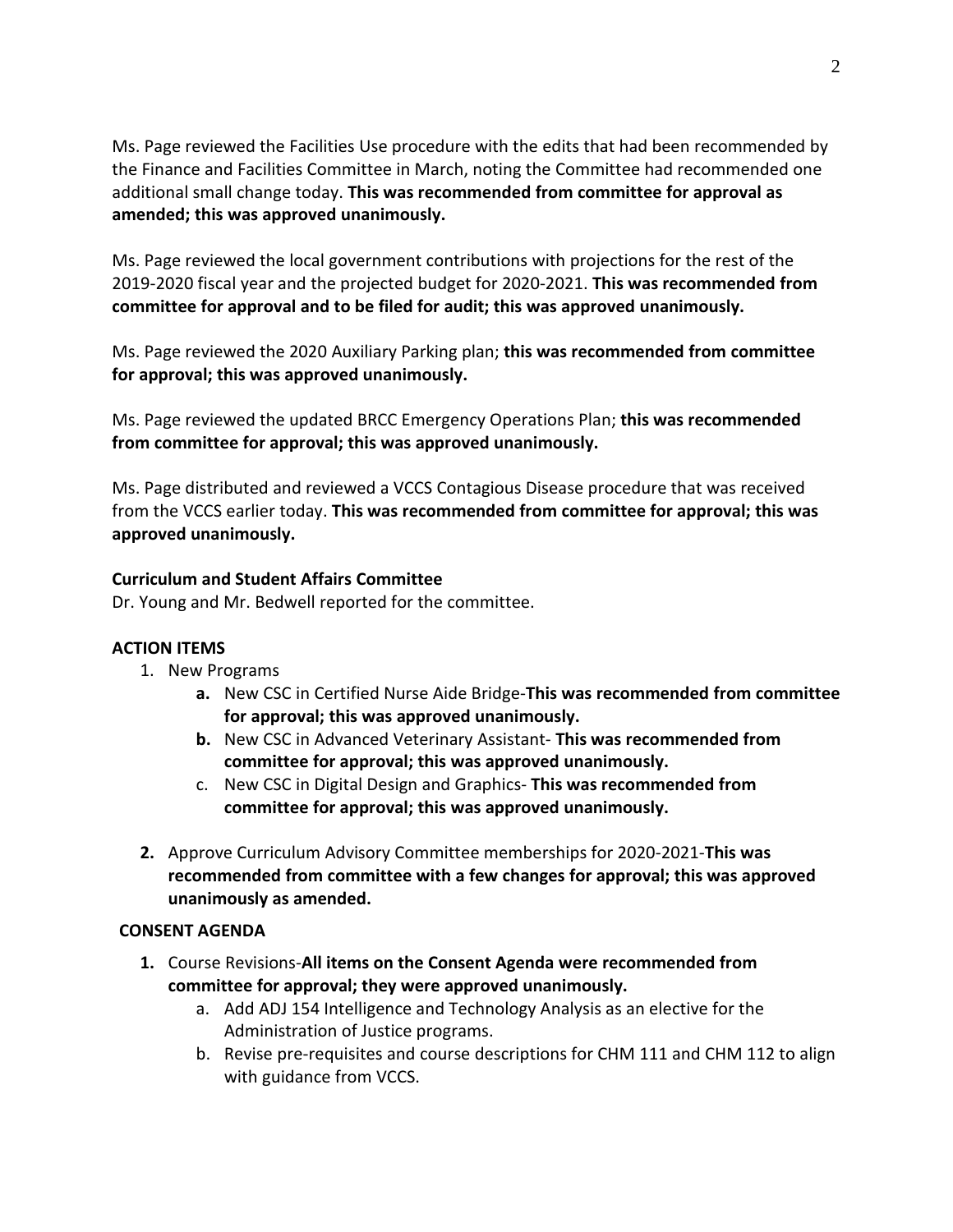- c. Revise pre-requisites and course descriptions for ECO 201, ECO 202, CHM 101 and MUS 121 to align with guidance from VCCS – Note this update arrived after the College's last Curriculum Committee meeting and therefore did not go through that Committee for review. The Committee was informed via email that the Board would be asked to approve these changes.
- 2. Revise Direct Enrollment Table E (English) to include guidance for English as a Second Language (ESL) students.

**INFORMATION ITEMS-**Dr. Young updated the board on the following items:

- COVID-19 Issues
- G3: Get Trained, Get a Job, Give Back
- Direct Enrollment modifications
- Bridge to JMU

SACSCOC Accreditation 5-Year Review

## **Personnel Report**

Ms. Page reviewed the personnel report on page 70

## **Enrollment**

Dr. Young distributed and reviewed the enrollment report noting that enrollment is up for summer about 5%. Currently fall enrollment is down but anticipated to increase over the summer as students determine their fall plans amid Covid-19.

### **Educational Foundation**

Ms. Kiger reviewed information for the financial reports for the Foundation, noting that the Blue Ridge fund surpassed the revised goal of \$150,000 (up from \$140,000) well before the end of the fiscal year.

Spring Fling was changed to Spring Fling Live which is June 18, 2020, 7-9 p.m. The Great Community Give is on June 24 and the Foundation is planning to participate again. Ms. Kiger noted that the community has been very generous in finding ways to help support BRCC students.

# **Old Business**

# **Graduation**

Graduation is Monday, September 21 at 7 p.m. at JMU if Virginia/Covid19 guidelines warrant; Steve Landes will be the graduation speaker.

### **Board Self Evaluation**

Dr. Downey reviewed the Board self-evaluation results and distributed info on student demographics to the board.

# **Dr. Downey's evaluation**

The BRCC staff left the room for the Board to have a closed session to review/discuss Dr. Downey's evaluation.